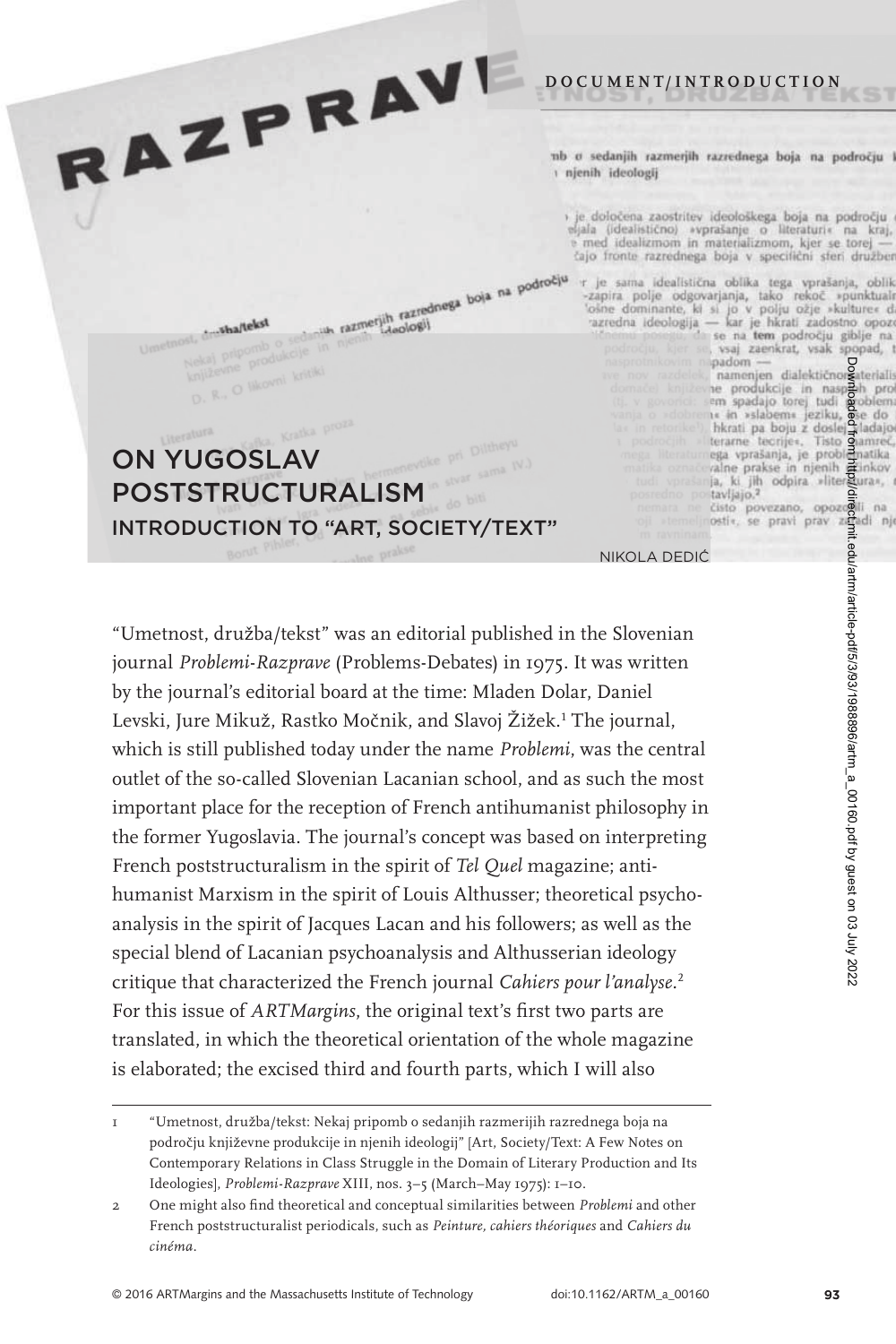discuss briefly in this introductory commentary, focus on debates around the local literature scene in Slovenia and Yugoslavia at that time.

*Problemi* was a unique example of a journal seeking to introduce structuralism, poststructuralism, and Lacanian psychoanalysis into debates about society, culture, ideology, and art in a socialist country. In so doing, it realized a critique and deconstruction of humanist philosophies, including Marxist variants of existentialism and phenom enology, which had hitherto dominated Yugoslav theory (the protago nists of which were the philosophers gathered around the journal Praxis—Gajo Petrović, Milan Kangrga, Danko Grlić, Rudi Supek, and others). In relation to art, *Problemi* represented a gradual overcoming of the Yugoslav neo-avant-garde utopian experiments of the 1960s and '70s. Most notable here, at least in Slovenia, was the neo-avant-garde utopianism of the OHO group, which sought to bridge *Arte Povera* , land art, and process art through a "mystical" conceptualism in the spirit of the hippie movement. The journal also anticipated the post modernist strategies of the Yugoslav retro-avant-garde nearly a decade later, especially the cynical and citational-eclectic strategies of the Neue Slowenische Kunst collective, which did not seek a utopian trans formation of the world so much as an anti-utopian transgression in the field of ideology. Although *Problemi* was basically a journal in the mold of *Tel Quel* , its greatest difference from many similar French journals in the 1960s lay in the absence of radical Maoism from its purview. This was due to the specificity of the Yugoslav context at the time, which rested on the ideal of already-realized self-managed socialism.<sup>3</sup> The journal, as well as the editorial discussed below, had none of that characteristically French "*zeal* and *ecstasy* that *Tel Quel*-ian writings had," according to critic Miško Šuvaković, "precisely because it emerged in a postrevolutionary society that no longer allowed for *charismatic* revolutionary rhetoric, but sought to relocate it to *remote*

a r t m a r g i n s 5 : 3

ARTMARGINS 5:3

<sup>3</sup> The concept of socialist self-management was introduced in 1950. It emerged through a revision of revolutionary state Marxism of the Bolshevist type toward a state that would proclaim and implement direct democracy: it was based on the concept of debureaucra tizing productive labor by switching from planned, statist policymaking to workers' selfmanagement and a socialist free market. The postulates of self-management were elaborated by Edvard Kardelj, Boris Kidrič, Milovan Đilas, and others, by relying on Marx's slogan of "factories to the workers" and a revolutionary implementation of the social-utopian teachings of the Paris Commune, and by forging active political ties with British Labour and Scandinavian, Belgian, and German social democrats.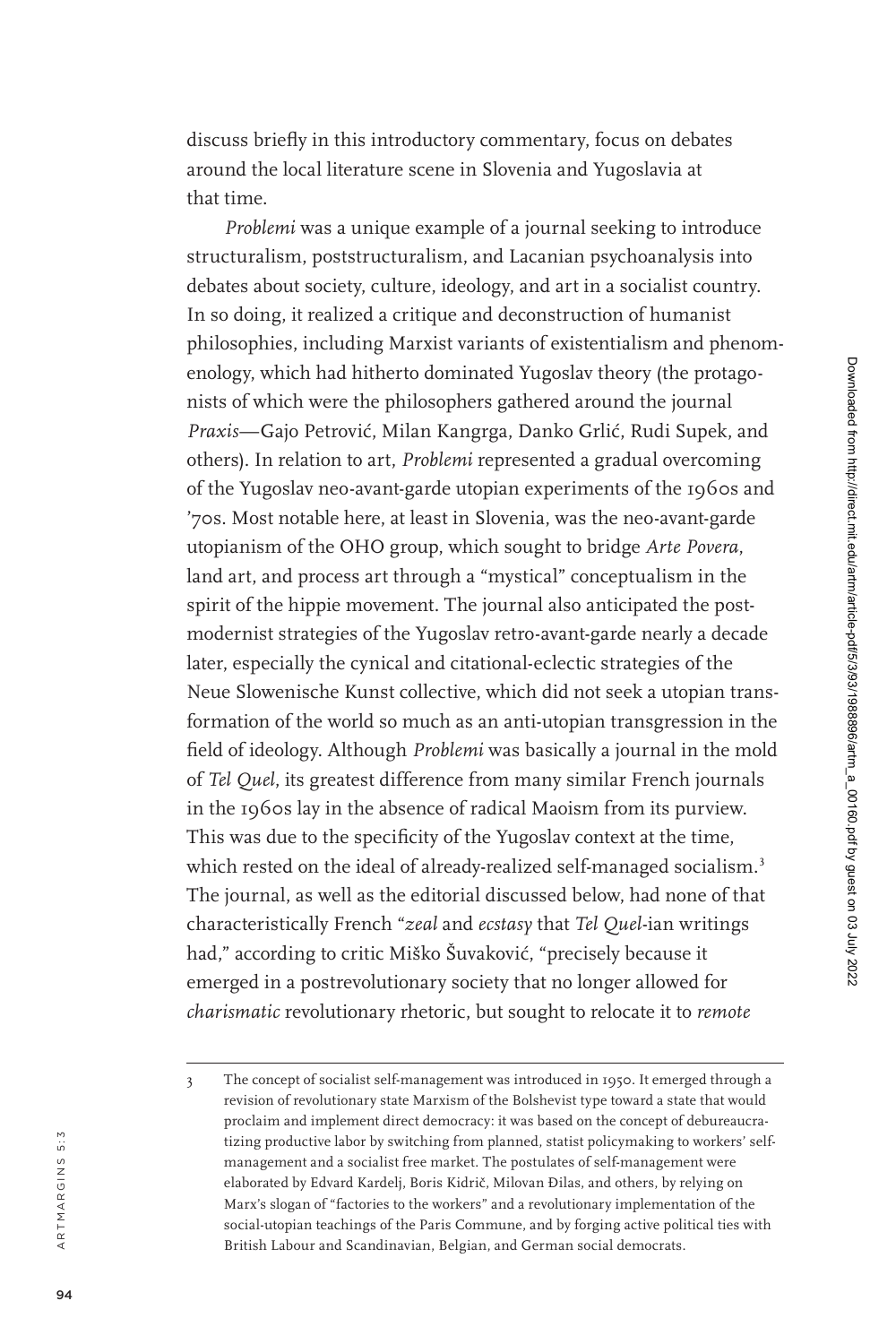historicizations of the revolution or to theoretical and philosophical distances between the revolution and analysis of class struggle, divided into different registers."<sup>4</sup>

*Problemi* was not alone in its endeavors, but part of a broader culture advancing Slovenian poststructuralism and Yugoslav readings of Lacan's psychoanalysis. Among these were the Society for Theoretical Psychoanalysis in Ljubljana and the *Analecta* publishing house, especially its series *Filozofija skozi psihoanalizo* (Philosophy through Psychoanalysis), which initially published lectures given at the Society, based on Lacanian structuralist analysis of classical German philosophy such as Hegel and Marxist social theory. We can also think of the continuation of the Slovenian "alternative," based on a blend of punk, 1980s youth cultures, and the Slovenian retro-avant-garde's radical artistic procedures—Lacanian psychoanalysis, as a form of ideology critique, acted as the theoretical framework for the emergence of this amalgam.<sup>5</sup>

As noted above, the article comprises four sections: the first contains the journal's programming policy, which was based on a Marxist, materialist theory of art interpreted through poststructuralism and psychoanalysis; the second, third, and fourth sections analyze the local Slovenian situation in the domain of art and culture under self-managed socialism, observed through the journal's antihumanist lens.<sup>6</sup>

D E D I ´C | O N Y U G O S L AV P O STSTR U C T U RA L ISM

<sup>4</sup> Miško Šuvakovi´c, *Diskurzivna analiza* [Discursive Analysis] (Belgrade: Univerzitet umetnosti, 2006), 466.

<sup>5</sup> The authors of "Umetnost, družba/tekst" went on to become the chief representatives of Yugoslav antihumanist philosophy. Mladen Dolar, for instance, applied Lacanian psychoanalysis in his interpretations of German classical idealism (the most important of which concerns Hegel's *Phenomenology of Spirit*), as well as music and opera. Rastko Močnik generated unique ways to apply Althusser's theories of ideology to political philosophy, the sociology of art, theoretical psychoanalysis, semiotics, linguistics, and leftist political activism. Jure Mikuž is an art historian who later undertook historical anthropology and art criticism, while Slavoj Žižek today is the most prominent international philosopher in the field of Lacanian ideology critique. He published his first books soon after the emergence of this editorial, proceeding to his current global fame only after 1990.

<sup>6</sup> The notion of humanism within Marxist theory implies a striving for a kind of holistic thought, which views Marxism as a great synthetic philosophy of the teleological emancipation of the entire society. It is based on reading Marx within a dialectic of alienation and (self-)emancipation; in that sense, totality is interpreted as a normative aim to be attained in the process of social emancipation. By contrast, within an antihumanist perspective, history is viewed not as a teleological, diachronic process leading toward the self-realization of the human subject or society, but as a synchronic field of structures, or relations. As such, structure (or social process) precedes the human subject. Antihumanism abandoned the ideas of universality, rationalism, absolute truth, linearity, and so on.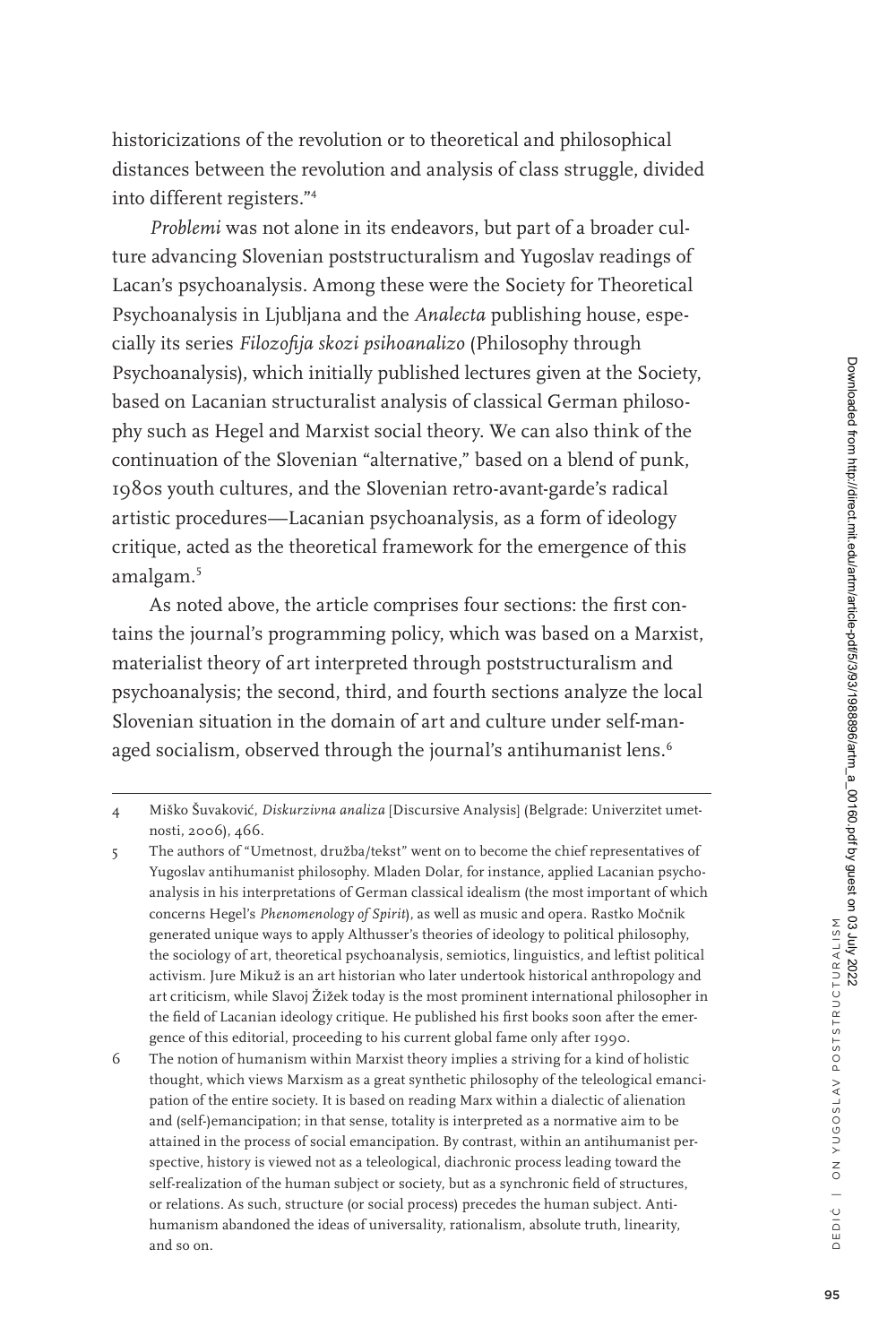The text's main purpose is to offer a materialist critique of the bourgeois concept of artistic autonomy, which was an inherent charac teristic of the phenomenon now known as Yugoslav socialist modern ism. Following the country's break with Stalin and the Cominform in 1948, Yugoslavia rejected socialist realism as its official artistic doc trine, instead adopting the formalist procedures of international mod ernism as signs of the country's liberalization of art and culture. At first, this turn brought cultural emancipation under the conditions of socialist self-management; yet, by advocating artistic autonomy and the apolitical, socialist modernism was often a locus of bureaucratized art and culture, as well as a stronghold of conservative resistance against the radical experiments of the Yugoslav neo-avant-garde (in that regard, art historians have described this phenomenon as "moder ate modernism" and "socialist aestheticism," as well). <sup>7</sup> The *Problemi* editorial offers a deconstruction of socialist modernism as a relic of a traditional European humanism that was also highly aestheticized that is, arguing that the dominant ideological paradigm in Yugoslav culture at the time was predicated on a bourgeois fetishization of art.

Instead of the humanist concept of artistic autonomy, the editors insist on interpreting art as a form of material practice (in a traditional Marxist sense, the notion of "material practice" implies that human life is not determined by consciousness, but rather by its material and social conditions of existence—modes of production, ideology, social relations, etc.) that is fundamentally linked to class struggle. Nonetheless, whereas classical Marxist theory links materialism and class struggle with economic processes, the editorial insists on recon ceptualizing and associating those concepts with the *Tel Quel*–derived concept of *signification* or *textual practice* . In that regard, the material ism of *Problemi* is not that of economic processes as the basic determi nant of history and society, but of language and culture viewed as complex systems of producing meaning in a historically given society. Its materialism, in other words, is that of *discourse* in the poststructur alist sense. As their central term, the authors single out the classic Marxist concept of *reflection* , but not in its humanistically understood

<sup>7</sup> For a more detailed discussion, see Ješa Denegri, "Inside or Outside 'Socialist Modernism'? Radical Views on the Yugoslav Art Scene, 1950–1970," in *Impossible Histories: Historical Avant-Gardes, Neo-Avant-Gardes, and Post-Avant-Gardes in Yugoslavia,*  1918–1991, edited by Dubravka Djurič and Miško Šuvaković (Cambridge, MA: MIT Press, 2003), 170–208.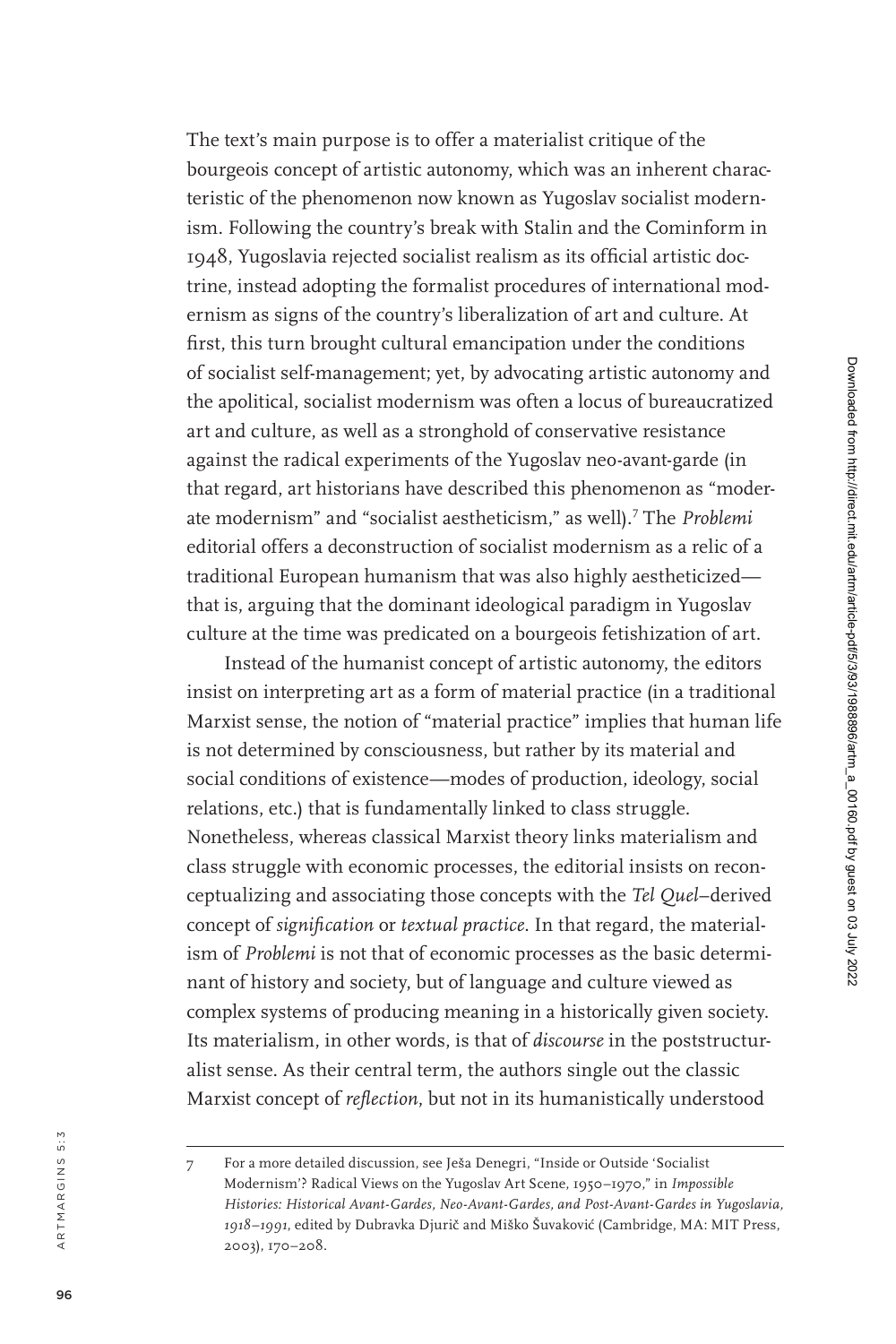Marxist sense through the traditional dialectic of base and superstructure. According to that tradition, the base comprises the domain of economic exchange, whereas art, as part of the superstructure, mimetically reflects whatever goes on in the base's economic domain. Slovenian Lacanians rejected this view of social structure and instead emphasized the claim that art reflects society not in terms of mimesis, but through a process of exclusion in the field of ideology. Society is not a homogeneous or undivided whole; on the contrary, the social field is established by excluding a traumatic "remainder" or lack. In that sense, society is negatively determined. Art presents precisely this point of exclusion in the social field.

Slovenian antihumanist theorists thereby imply that both the human subject and society itself are fragmentary and inconsistent entities, a concept they draw from what Lacan called the *nonwhole*. According to Lacanian psychoanalysis, nature and culture do not form two circles that might come together to form a unified whole; only their intersections are apparent, from which something falls out. Antihumanist philosophy thus deconstructs the 2,000-year-old Western tradition of complementarity, totality, wholeness, and consistency. (This means that antihumanist philosophy is reluctant to ground discourse in any theory of metaphysical origin; it insists on plurality and the instability of meanings, and it doubts systematic scientificity, rationalism, and linear thinking.)<sup>8</sup> Using the concepts of disinterested art and its autonomy, bourgeois ideology seeks to posit society as a whole, undivided unity; by negating this elitist concept of autonomy, critical art, by contrast, points to the fact that society is fragmented. It strikes at the locus of social antagonism and thereby rediscovers the signifying, productive nature of art, and in the process reveals the revolutionary potential of cultural production.

What is important to note is that by reinterpreting Marxist theory, then dominant in the Yugoslav framework, the Slovenian theorists neither rejected nor sought to revise Marxism ideologically; rather, by deconstructing Marxian humanism in a Lacanian and Althusserian spirit, they insisted on radicalizing it. In lieu of the humanist belief that the subject and society's self-realization were meant to reconcile the contradictions of the economy, Slovenian post-Marxist theory

<sup>8</sup> Miško Šuvaković, *Postmoderna (73 pojma)* [Postmodernity (73 Concepts)] (Belgrade: Narodna knjiga/Alfa, 1995), 46–47.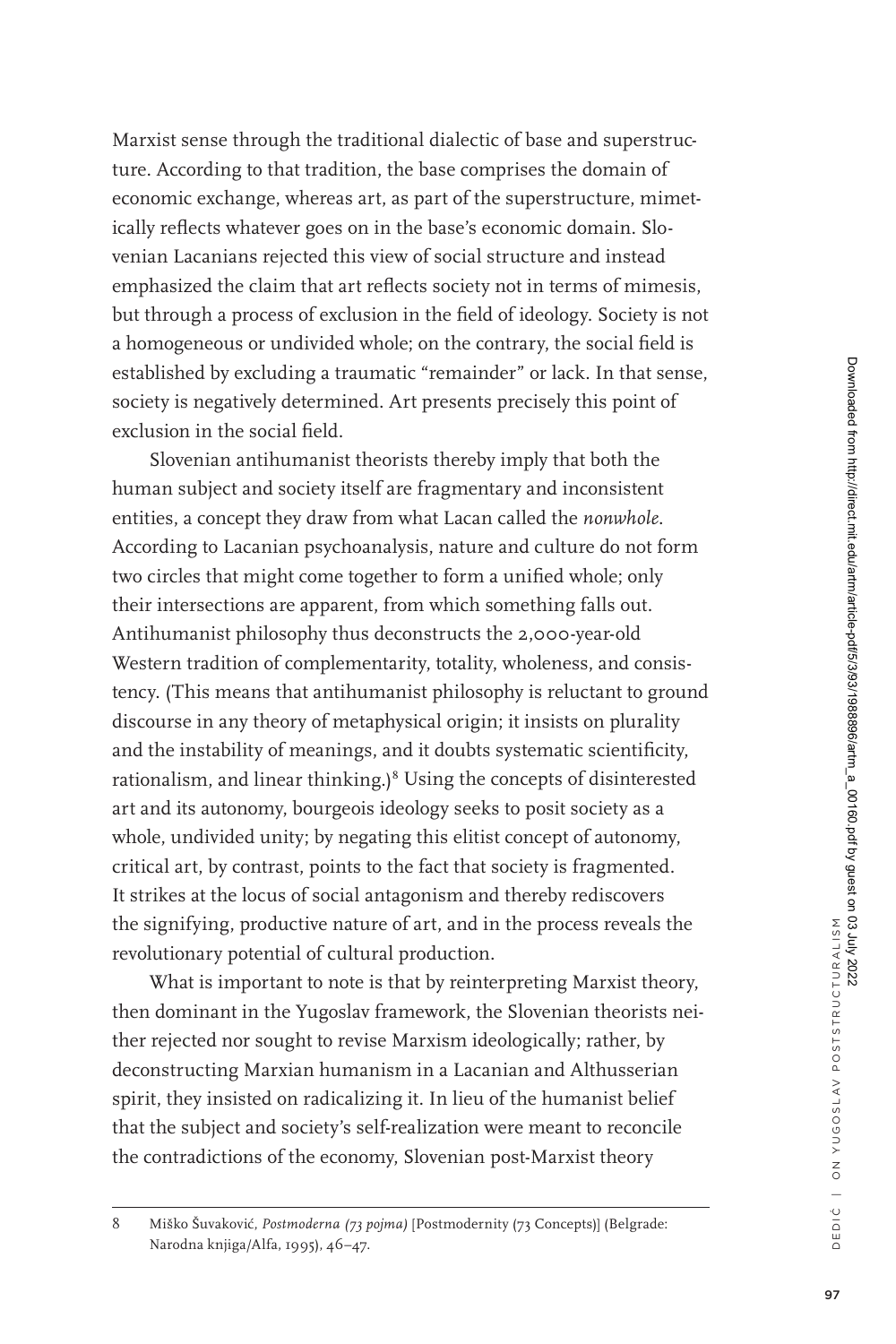insisted on the impossibility of reconciling social antagonisms, reflect ing the poststructuralist concept of difference, as opposed to the ideal ist category of totality. What it sought to deconstruct, then, was the economic basis of classical Marxism: whereas vulgar Marxists situated social antagonisms in the field of economy, Slovenian Lacanians, including the editors of "Art, Society/Text," located them in the field of culture, which for them was the field of signification. In other words, social antagonisms relate not only to class differences, but also to those of gender, race, nation, generation, subculture, and so on. No society is free of inherent antagonisms—any society that declares itself non antagonistic inevitably falls into totalitarianism. Marxism is thereby transformed from a utopian idea of synthesis into a materialist theory of transgressivity, gaining a basically negative or antinormative determination.

The editorial's third and fourth parts (omitted from our transla tion) analyze the state of Slovenian literature at the beginning of the 1970s. As in the visual arts at that time, so-called sober modernism or socialist aestheticism dominated in Slovenian literature. The editors critique these dominant trends in Slovenian national culture and link them with philosophical idealism in interpreting art and culture. The editors also deal with the contemporary Slovenian literary scene: they emphasize the importance of artists such as Rimbaud, Lautréamont, and Mallarmé in literature, Cézanne in painting, and Schoenberg in music, all of whom marked a radical materialist *cut* in Western culture, from art as a disinterested and beautiful object toward interpreting art as a material, signifying practice. The authors stress that such a radical materialist cut had yet to happen in Slovenian and Yugoslav culture, and especially in literature, notwithstanding the efforts of individual avant-garde artists. They further highlight the significance of the Slovenian neo-avant-garde, explicitly mentioning the poetic works of Boris Paš, Aleš Kermanauer, and Istok G. Plamen, and especially the OHO group's experiments in the domain of poetry, even as the authors maintain that while OHO came "to the brink of making such a break," they did not ultimately achieve it.

The OHO group was active between 1966 and 1971 and went through a number of stages in its neo-avant-garde experimentation; one of them was so-called reism. In its work, the group was inspired by phenomenology, and especially by the Slovenian philosopher Taras Kermanauer's theoretical thinking; during its reistic phase, the group

a r t m a r g i n s 5 : 3

ARTMARGINS 5:3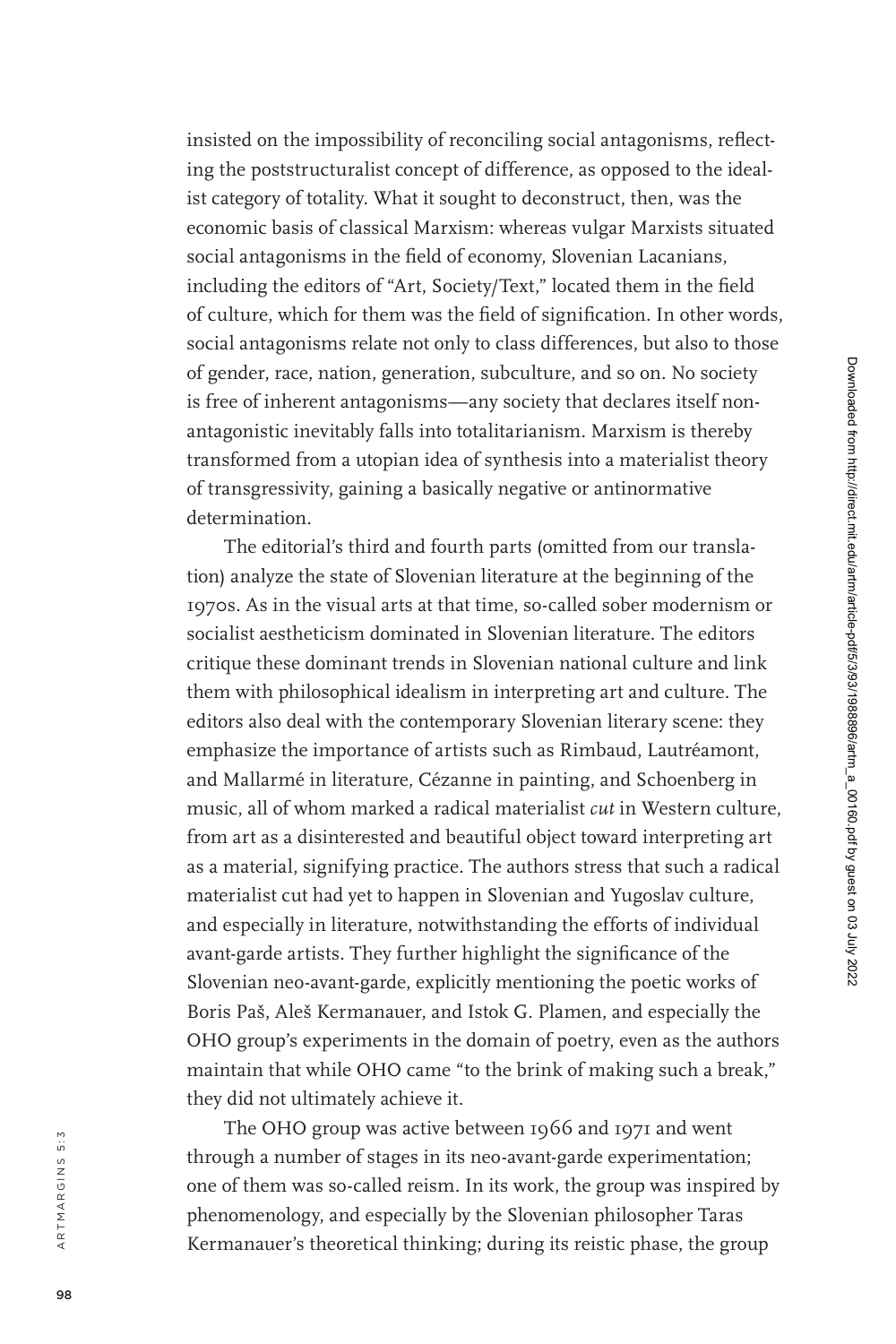acted in the domain of pure perception, working with phenomena themselves—that is, with forms of appearance in their unmediated presence. In line with that thinking, Marko Pogačnik, a member of the group, used a simple procedure to make impressions of quotidian objects and then gave them, in the space of a gallery, the appearance of immediate presence. Reistic poetry, for instance, entails working to transform text into a book-object (or a box as a collection of objects, or to transform a spatial object in the spirit of visual poetry). It insists on a tautological relation between the meaning of a word and its visual phenomenality—a word literally points to visual phenomenality, and vice versa. The authors of the editorial accept the significance of the reistic poets' neo-avant-garde experiments, but criticize precisely this engagement with phenomenologically closed, essentialist, and ontologically founded systems that disregard the productive, heteronomous, intertextual, rhizomatic, open, and transgressive nature of language. Throughout the history of *Problemi*, especially in the 1970s, literary contributions were not published very often; instead, each issue consisted mostly of papers that dealt with Lacanian psychoanalysis, a fusion of psychoanalytic theory and traditional philosophy, linguistics, antipedagogy, and so on. But an important part of every issue was dedicated to art, and particularly to film and literary theory. Similarly to *Tel Quel*, those contributions promoted so-called textual writing, in which the linguistic or material aspect of the text prevailed over the representation of external reality. The authors of those articles privileged blurring the divide between theoretical and fictional writing and the aesthetics of "the unfinished" and "the infinite." In line with this method, the editors' critique of the OHO group pursued a deconstruction of phenomenological essentialism through a structural analysis of language.

The concluding paragraphs of the article provide guidelines for the journal's future activities. From today's perspective, the text offers clear indications about the development of Slovenian and Yugoslav poststructuralism, which would operate in the domain of deconstructing the national(ist) understanding of culture. It is also an example of "cleansing" Marxist theory of all remnants of idealism (such as economism, humanism, mechanical interpretations of the categories of reflection and class struggle, etc.), and especially linking up with the historical avant-gardes' heritage (symbolism, zenitism, surrealism, dada, and Russian avant-gardes) of interpreting art and culture. In the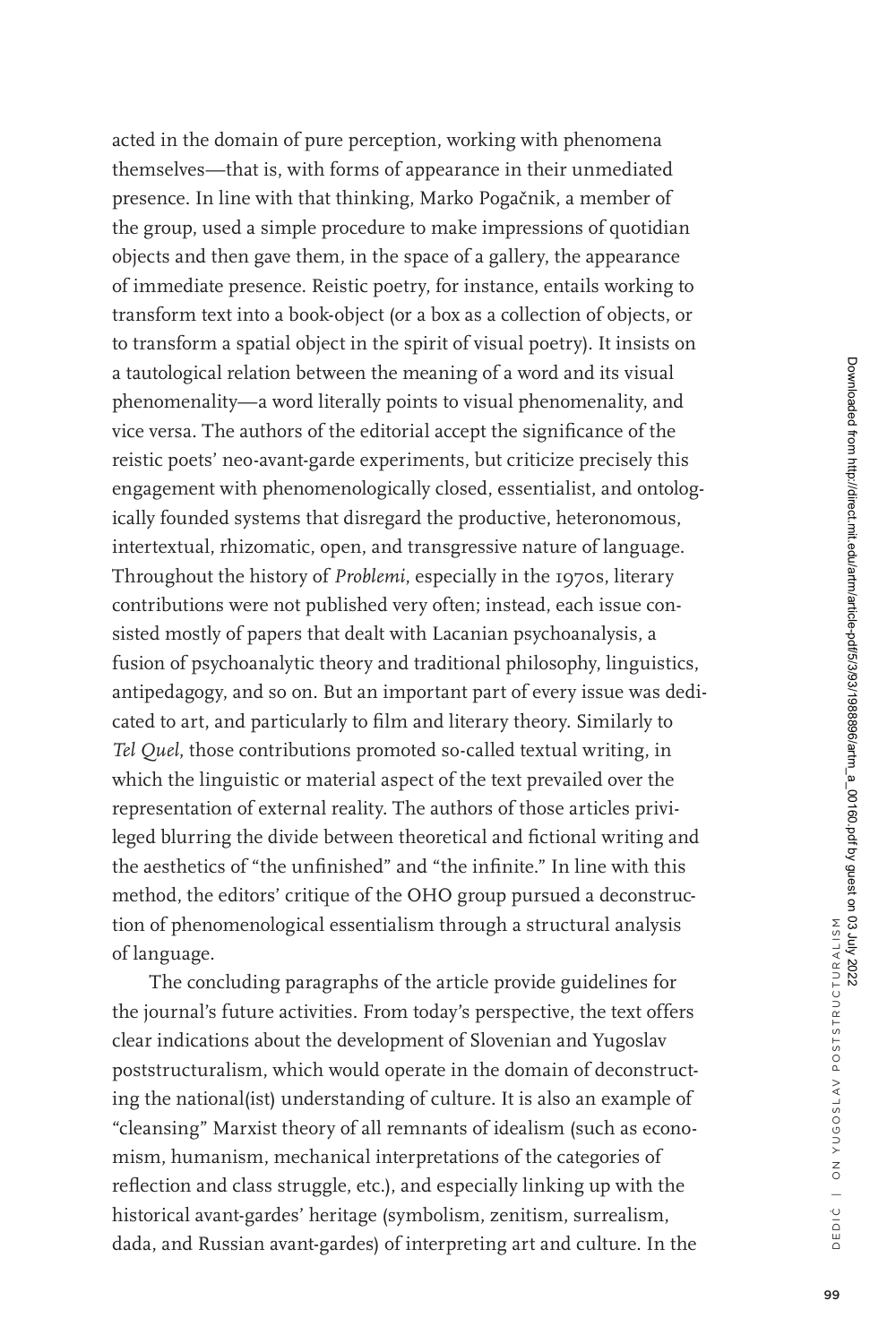years that followed, Slovenian poststructuralism developed in multiple directions, reinterpreting classical aesthetics from a humanist study of the beautiful into a materialist, interdisciplinary platform for studying culture (in that regard, especially relevant is the work of Aleš Erjavec), via an Althusserian-Lacanian philosophy of science (Rado Riha), the semiotics of painting (Braco Rotar, Tomaž Brejc, Jure Mikuž), and a definite crystallization of the Slovenian Lacanian school as ideological critique (Slavoj Žižek, Rastko Močnik, Mladen Dolar, Alenka Zupančič, Renata Salecl, etc.). What was merely suggested by the theoretical work of the authors gathered around *Problemi* culminated, during the 1980s, with the emergence of the Slovenian youth alternative and the develop ment of retro-avant-garde artistic strategies by collectives such as Laibach and Borghesia in music and the visual arts, IRWIN in paint ing, and the Scipion Nasice Sisters in theater.

Yugoslav poststructuralism represents a unique place in the devel opment of the humanities among Europe's other post-communist countries, where, due to their specific political and historical circum stances, no reception of French poststructuralist philosophy was possible, let alone a nuanced critique of poststructuralism's revision of Marxist theory. The Yugoslav variant of self-managed socialism was liberal enough to permit such a synthesis. Moreover, the reception of poststructuralism in Yugoslavia was no mere importation of readymade models of French philosophy, but rather their reinterpretation according to the conditions that prevailed in Yugoslavia at the time. Most of the theorists gathered around *Problemi* , and later the Slovenian Society for Theoretical Psychoanalysis, had a thorough education in Marxism, a consequence of socialist Yugoslavia's "ideological horizon." At the same time, this generation lived in a system that enabled them to study and pursue further education abroad, typically at universities in France (Rastko Močnik studied at the École Pratique des Hautes Études and the École des Hautes Études en Sciences Sociales in Paris, Slavoj Žižek studied at Université Paris VIII Vincennes à Saint-Denis, and other Slovenian poststructuralist thinkers pursued similar paths in their educations). This mix of Marxism, poststructuralism, and psy choanalysis eventually enabled Yugoslav theory to make an original contribution internationally (culminating in Žižek's international success after the 1989 English translation of *The Sublime Object of Ideology*). Slovenian Lacanian theory, sketched out in this 1975 editorial of *Problemi* , effected a sort of paradigm shift in discussions of psycho -